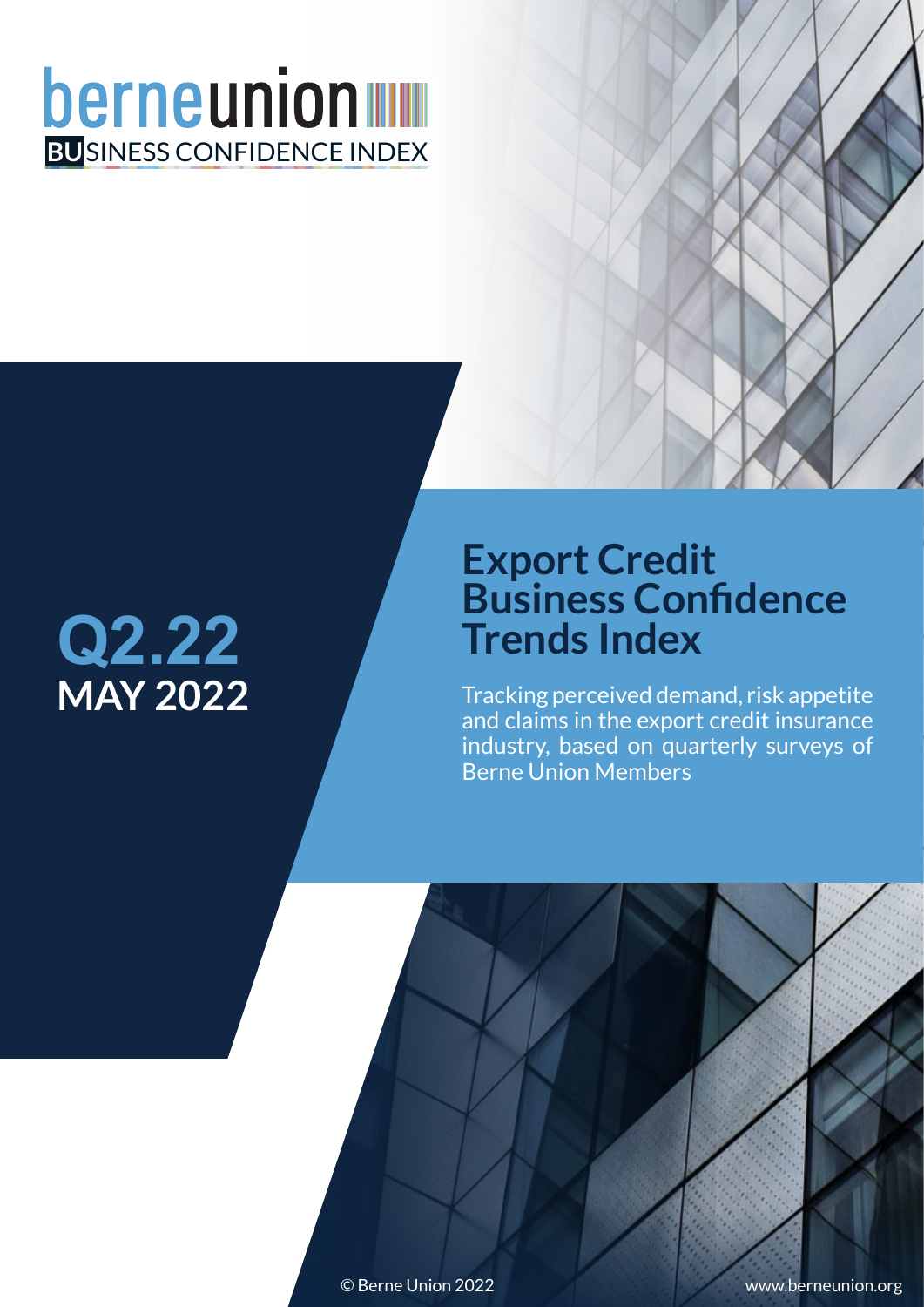Underwriters are tightening risk appetite in response to emerging claims, inflationary pressures and geopolitical tensions, while elevated commodity prices and investment in new projects keep demand strong

*Presented below is an analysis of the results of our fifth quarterly Berne Union Business Confidence Index survey, conducted in April/May 2022.*

Global trade prospects for the first quarter of 2022 changed radically in late February with the Russian invasion of Ukraine. This has a knock-on impact on the outlook for export creditinsurance and is reflected by a significant shift in the overall sentiment and expectations reported by Berne Union members for this report.

Simmering fears around supply chain shortages and widespread inflation have only been further exacerbated by the sparking of geopolitical tensions, and the impact on both trade and credit risk are already evident: 'New Export Business'<sup>1</sup> fell in both March and April 2022 while 'Input Prices'<sup>1</sup> rose from an already high baseline to almost record levels. In some countries, we are beginning to see an upward trend in both corporate bankruptcies and bond defaults.

These factors have both immediate and long-term consequences for credit and political risk as well as affecting the demand for insurance. While insurers are expecting to pay higher claims in the coming period, these are well provisioned and there is no indication of an unmanageable level.

Export credit insurers are anticipating an increase in demand for both ST and MLT risks in 2Q 2022 after demand for MLT risks saw a slight fall in the first quarter of 2022. Rises in demand for ST risks are primarily driven by higher commodity prices as well as higher risk perception by exporters due to the current geopolitical tensions and inflation. MLT demand is also partly driven by higher risk perception as well as demand in Europe and Africa, for instance related to the energy transition.

Underwriters are tightening their risk appetite with declines now reported in both the first and second quarter of 2022, markedly for private insurers. The lower risk appetite is mainly driven by the war as several providers have limited or gone off cover for Belarus, Ukraine, and Russia. Private insurers indicate expectations of reduced primary market activity as well as tighter reinsurance capacity.

Emerging claims situations were quick to see an uptick in 1Q 2022, mostly related to exposure in Belarus, Ukraine, and Russia, but most underwriters stated that it was a limited rise for now. Expectations are that claims paid will indeed rise in 2Q 2022 with the war being the main



Note: Dotted bars show predicted future values, while solid 4Q20 1Q21 2Q21 3Q21 4Q21 1Q22 2Q22 **ST MLT**

show an appraisal of the current situation, each quarter

driver of the increase, however both rising prices and the phase-out of support schemes are also highlighted as key drivers.

-45

<sup>1</sup> J.P. Morgan Global Composite PMI April 2022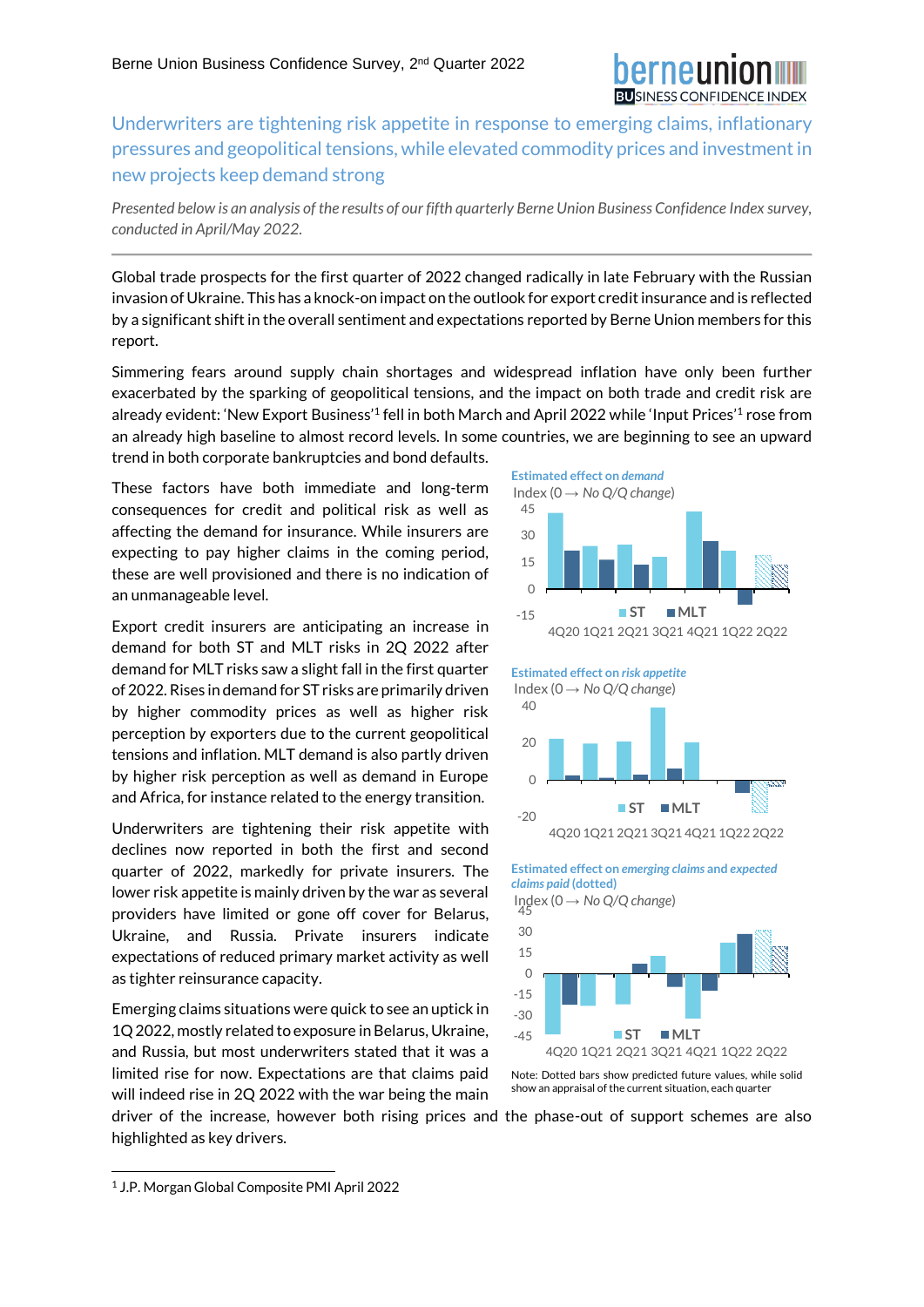

#### **Short-term commercial and political risk**

The figures below present Berne Union Members' perception of the current and future business situation for short-term commercial and/or political risk. Members were asked regarding their perception of demand, level of claims and overall risk appetite.



Note: Full line is current levels, dotted line is expected levels. '**×**' represents Public providers (ECAs and multilaterals), '♦' represents Private insurers. A score above 50 indicates a higher/increasing level compared to the previous quarter, while a score below 50 indicates a lower/deteriorating level compared to the previous quarter.

**Demand for ST credit continues to grow, albeit at a slower rate for public providers since the start of the year**

Private and public insurers saw a converse trend in 1Q 2022 with private insurers seeing a further uptick in demand whereas public providers saw an unchanged or slight fall in demand. While part of this is driven by seasonal patterns, it was particularly European ECAs who saw a decrease in ST demand. Private insurers mainly highlighted commodity prices as the cause of higher demand.

Public providers are expecting a modest rise in demand in 2Q 2022, however not to the same degree as throughout 2021. Private insurers expect a continuation of the trend seen in 1Q 2022, despite acknowledging the potential damage to global trade caused by the war and the Covid-related lockdowns in China.

**ST risk appetite plummeted in 1Q 2022 but appears to be stabilising somewhat in 2Q 2022**

While demand saw a substantial rise for private insurers in 1Q 2022, the opposite can be said about their risk appetite which has retrenched in line with deterioration of the risk environment and in particular as a consequence of the war in Ukraine. Public providers reported a less pronounced decrease in risk appetite and this was mainly driven by Europeans ECAs changing cover policies in Belarus, Ukraine, and Russia. Most highlighted that risk appetite for other countries or regions was unchanged.

Risk appetite of public providers is expected to rise in 2Q 2022 partly driven by the need for higher cover to accommodate higher limits in an increasing risk environment but also driven by ECAs now shifting risk appetite from Eastern Europe/CIS to other regions. European ECAs continue to expect a fall in risk appetite. Private insurers are anticipating a less pronounced fall in risk appetite than in 1Q 2022 but is still expecting it to decrease further.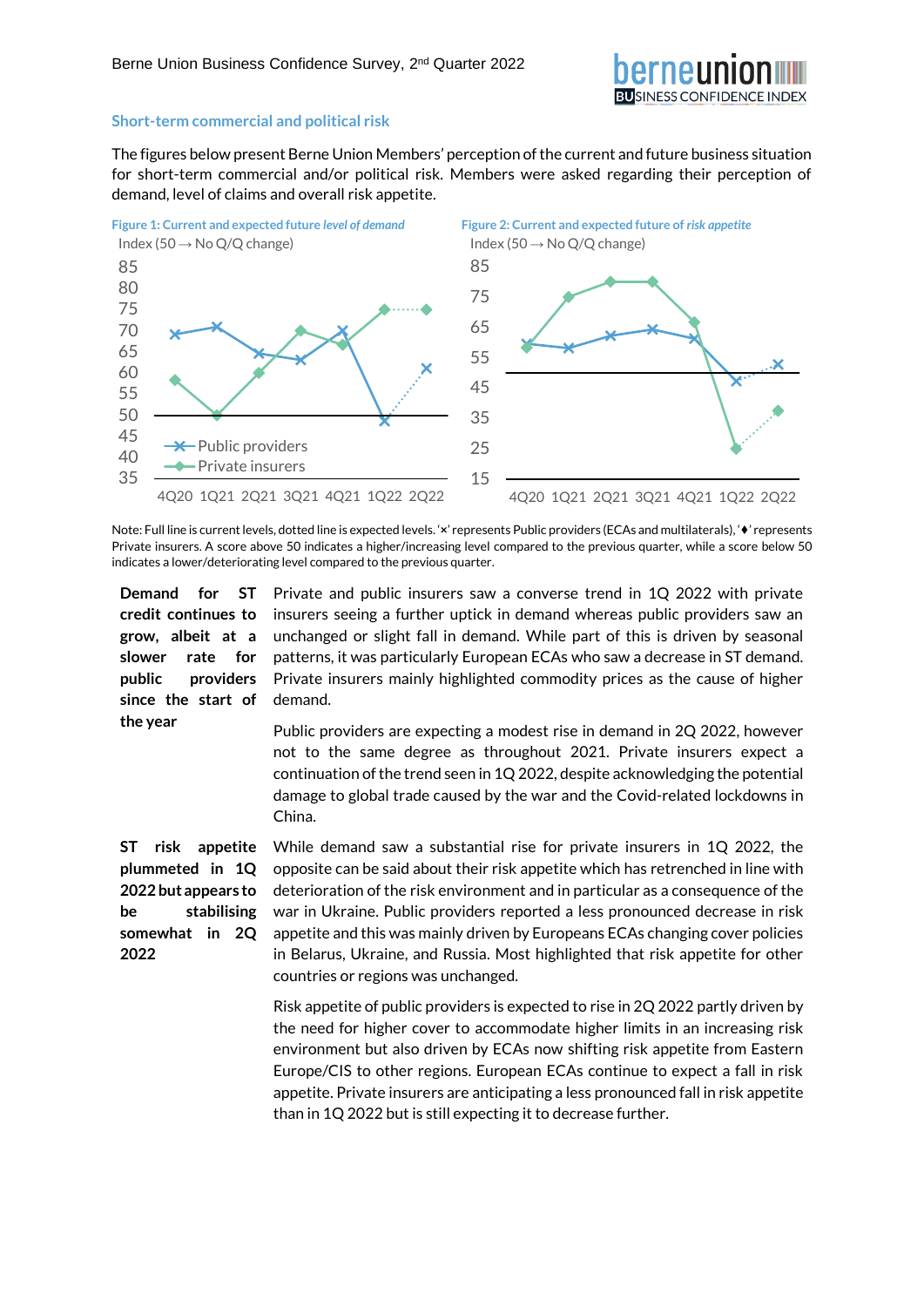**Emerging claims rose across the board in 1Q 2022 along with a rise in expected claims paid in 2Q 2022, mainly due to claims related to the war in Ukraine**

Both private and public insurers indicated an uptick in emerging claims in 1Q 2022 with private insurers seeing the largest relative increase while public providers have reported a slowly building level of emerging claims through 2021. The emerging claims mainly related to Belarus, Ukraine, and Russia and the consensus view is that the levels continue remain manageable.

Similarly, both types of insurers expect a rise in claims paid in the second quarter of 2022. Again, insurers are expecting rises in Belarus, Ukraine, and Russia but also more general increases caused by the phase-out of government support schemes, rising inflation and interest rates driving more insolvencies.

**Figure 3: Current level of** *emerging claims***(full line) and expected future of** *claims paid* **(dotted line)** Index (50  $\rightarrow$  No Q/Q change)

![](_page_3_Figure_5.jpeg)

![](_page_3_Figure_6.jpeg)

Note: '♦' represents Private insurers and '**×**' represents public providers (ECAs and multilaterals). A score above 50 indicates a higher/increasing level, while a score below 50 indicates a lower/deteriorating level.

#### **Medium and long-term commercial and political risk**

The figures below present Berne Union Members' perception of the current and future business situation for Medium to long-term (MLT) commercial and/or political risk. Members were asked regarding their perception of demand, level of claims and overall risk appetite.

![](_page_3_Figure_10.jpeg)

Note: Full line is current levels, dotted line is expected levels. '**×**' represents Public providers (ECAs and multilaterals), '♦' represents Private insurers. A score above 50 indicates a higher/increasing level compared to the previous quarter, while a score below 50 indicates a lower/deteriorating level compared to the previous quarter.

**Falling MLT demand in 1Q22 followed by an expected partial recovery in 2Q** 

For public providers, MLT demand saw a fall in the first quarter of 2022. European ECAs were once again the main driver of this fall. Some highlight declining demand from SMEs as a particular driver of this, but the Russia/Ukraine war remains the main factor behind this drop. While private insurers still reported some growth in MLT demand in 1Q 2022 this was at a lower level than the preceding two quarters.

![](_page_3_Picture_14.jpeg)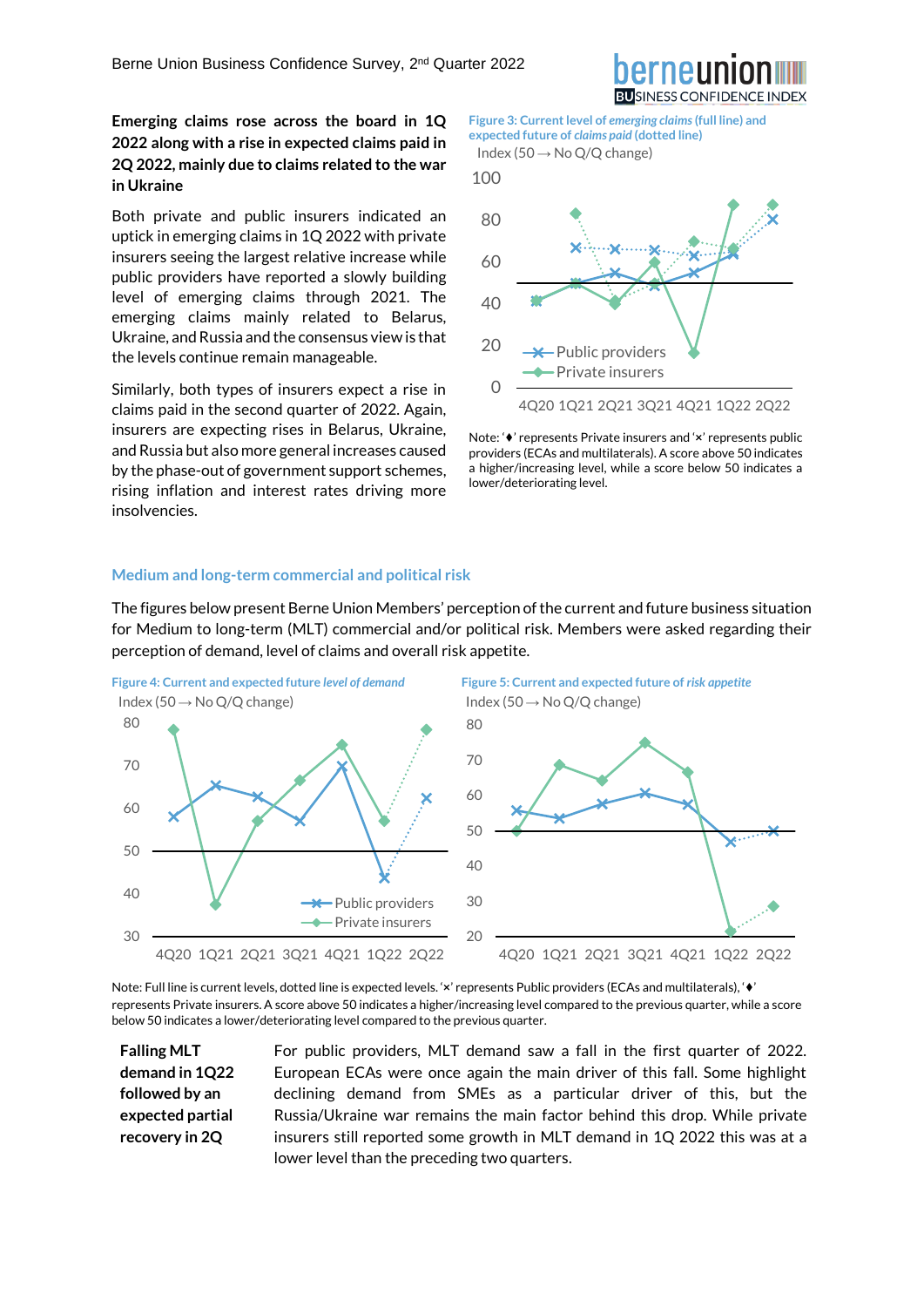![](_page_4_Picture_1.jpeg)

Both private and public insurers anticipate demand for MLT to increase in 2Q 2022. They highlight underlying economic trends and higher risk perception as a cause of increasing demand as well as more activity in Europe and Africa. Conversely, shortages of components – exacerbated by the war and lockdowns in China – are noted by some insurers as factors that could dampen demand.

**Falling risk appetite in 1Q22 for insurers whereas a falling or unchanged level is anticipated for 2Q22** 

While both private and public insurers reported a drop in MLT risk appetite in 1Q 2022, this was by a considerably larger margin for private underwriters, similarly to the picture for ST risk. This is not only caused by the direct consequences of the Russia/Ukraine war but also second and third order effects.

Looking at the second quarter of 2022, public providers are anticipating an unchanged risk appetite with some once again noting moving capacity from Eastern Europe to other regions. Retrenching risk appetite continues to be more prevalent among Europeans ECAs than their peers. Private insurers' risk appetite is expected to continue falling in 2Q 2022 with some contemplating a larger review of their risk appetite and several noting a fall in cover for Eastern Europe. Lastly, the response of the reinsurance market will also influence insurers' risk appetite.

**The first quarter of 2022 concluded with more insurers indicating rising emerging claims with expectations for 2Q 2022 also pointing towards higher claims paid**

Private and public insurers saw a significant uptick in emerging claims in 1Q 2022 with these primarily relating to Belarus, Ukraine, and Russia. However, these are mostly involving relatively minor transactions thus far. Rising emerging claims are indicated by insurers in all regions.

Regarding prospects for claims paid in the second quarter of 2022, both private and public insurers are anticipating a further rise. While these are likewise also expected mainly in Belarus, Ukraine and Russia, some may also emerge from second order effects of the war in other countries, such as the effects of rising commodity and food prices, higher interest rates or supply chain shortages.

**Figure 6: Current level of** *emerging claims***(Green) and expected future of** *claims paid* **(Blue)** Index (50  $\rightarrow$  No Q/Q change)

![](_page_4_Figure_10.jpeg)

Note: '♦' represents Private insurers and '**×**' represents public providers (ECAs and multilaterals). A score above 50 indicates a higher/increasing level, while a score below 50 indicates a lower/deteriorating level.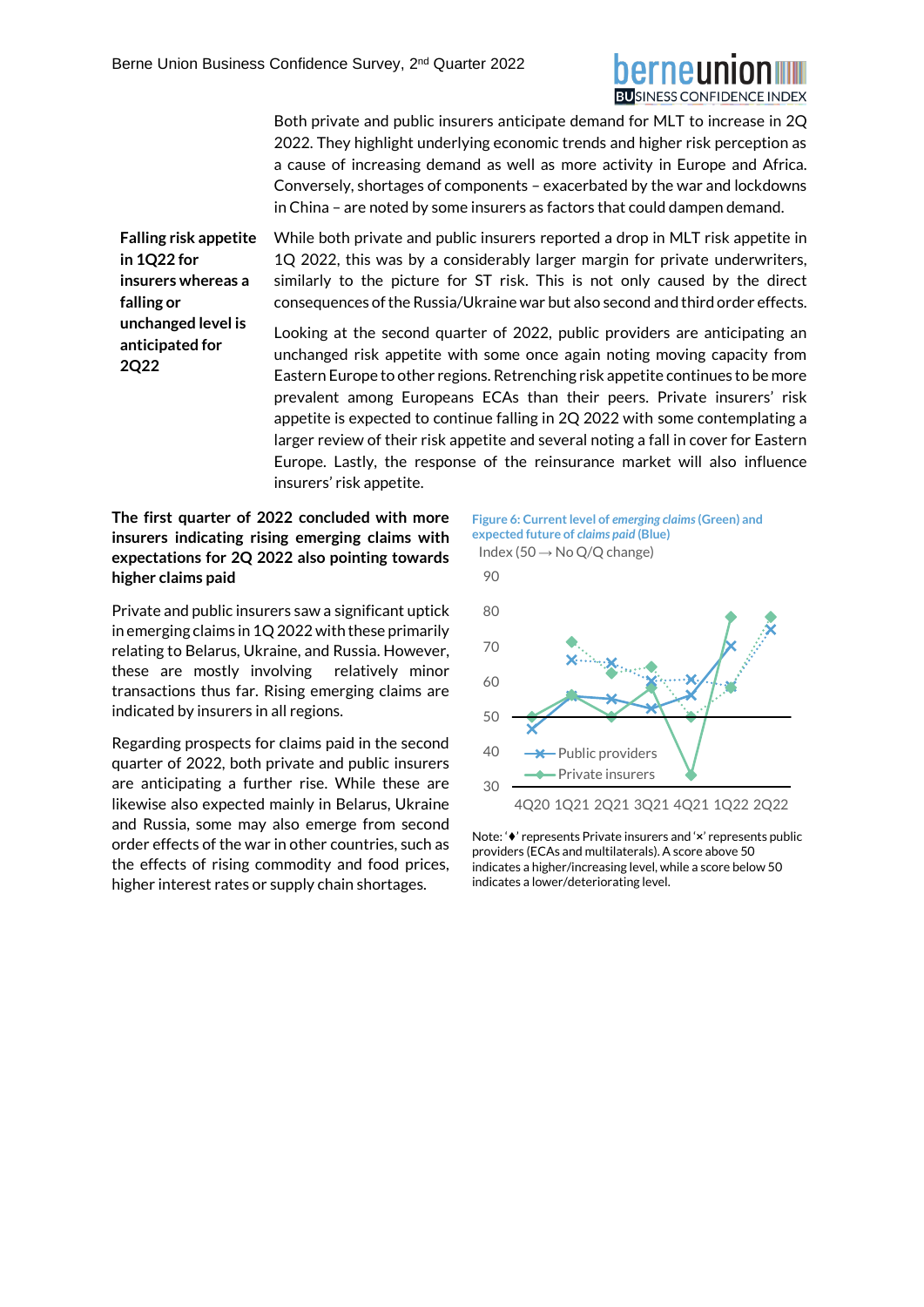### **Methodology**

The Berne Union's *Business Confidence Index* was launched in 2021, with the objective to provide a continuous indicator of the overall perception of demand, risk appetite and claims in the export credit insurance industry.

The Index is based on quarterly snapshots of our Members' assessment of their current and imminent business situation with respect to these factors. In line with industry norms, we distinguish between short-term (ST) and medium to long-term (MLT) commercial and/or political risk.

*Estimated effects* figures are weighted by respondents' commitments and are therefore a closer approximation of the quantitative change experienced by the export credit and investment insurance industry. The y-axis must not be confused with quarter over quarter (Q/Q) percentage change. The index is between -50 and 50, where a score of 50 means that all members indicated an increase and -50 means that all members indicated a decrease.

*Business perception* figures are unweighted and meant to represent Members' sentiment of current and future business situation of the industry, rather than quantitative effects. The index should be interpreted in the following way: If all members indicated an increase, it would be 100 and if all members indicated a decrease, it would be 0. A score of 50 means an unchanged level. For example, if a score was 61 in one period and 73 in the following period, this means that both periods saw an increase, but the increase was stronger in the second period.

For more information on the report, measures and analysis, please contact Jonathan Steenberg at the Berne Union Secretariat. – [jsteenberg@berneunion.org](mailto:jsteenberg@berneunion.org)

*\* Note: 'emerging claims' indicates pre-claim situations upon which the underwriter anticipates a high probability of paying claims at a later date – e.g. due to notifications of possible problems with a buyer.*